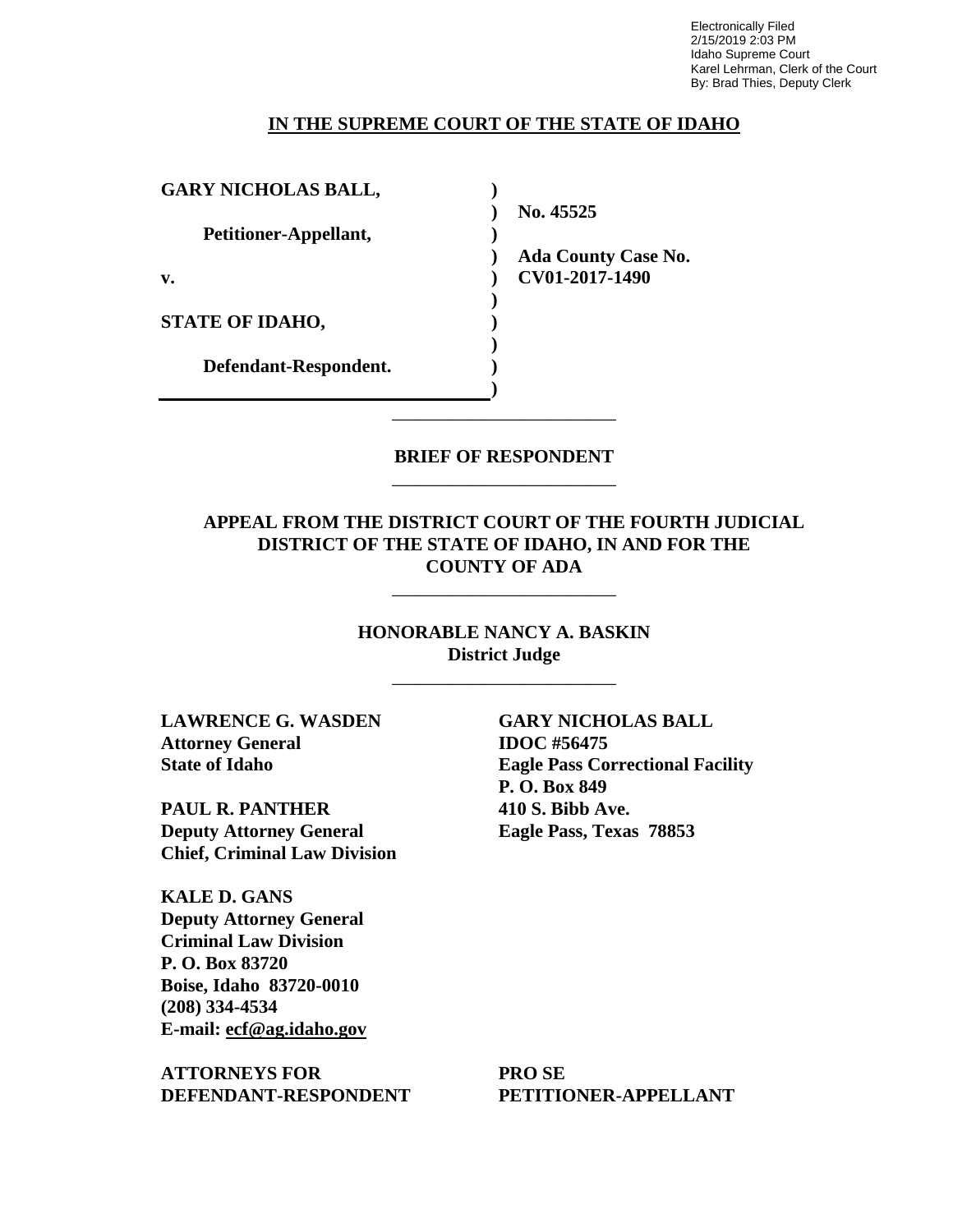## **TABLE OF CONTENTS**

| Ball Fails To Show The District Court Erred In Summarily                                               |
|--------------------------------------------------------------------------------------------------------|
| A <sub>1</sub>                                                                                         |
| <b>B.</b>                                                                                              |
| C.<br>The District Court Correctly Dismissed The Claim<br>That Counsel Should Have Moved To Suppress   |
| D.<br>The District Court Correctly Concluded That Ball's                                               |
| E.<br>Because Ball's Claims Were Correctly Summarily<br>Dismissed He Is Not Entitled To An Evidentiary |
|                                                                                                        |
|                                                                                                        |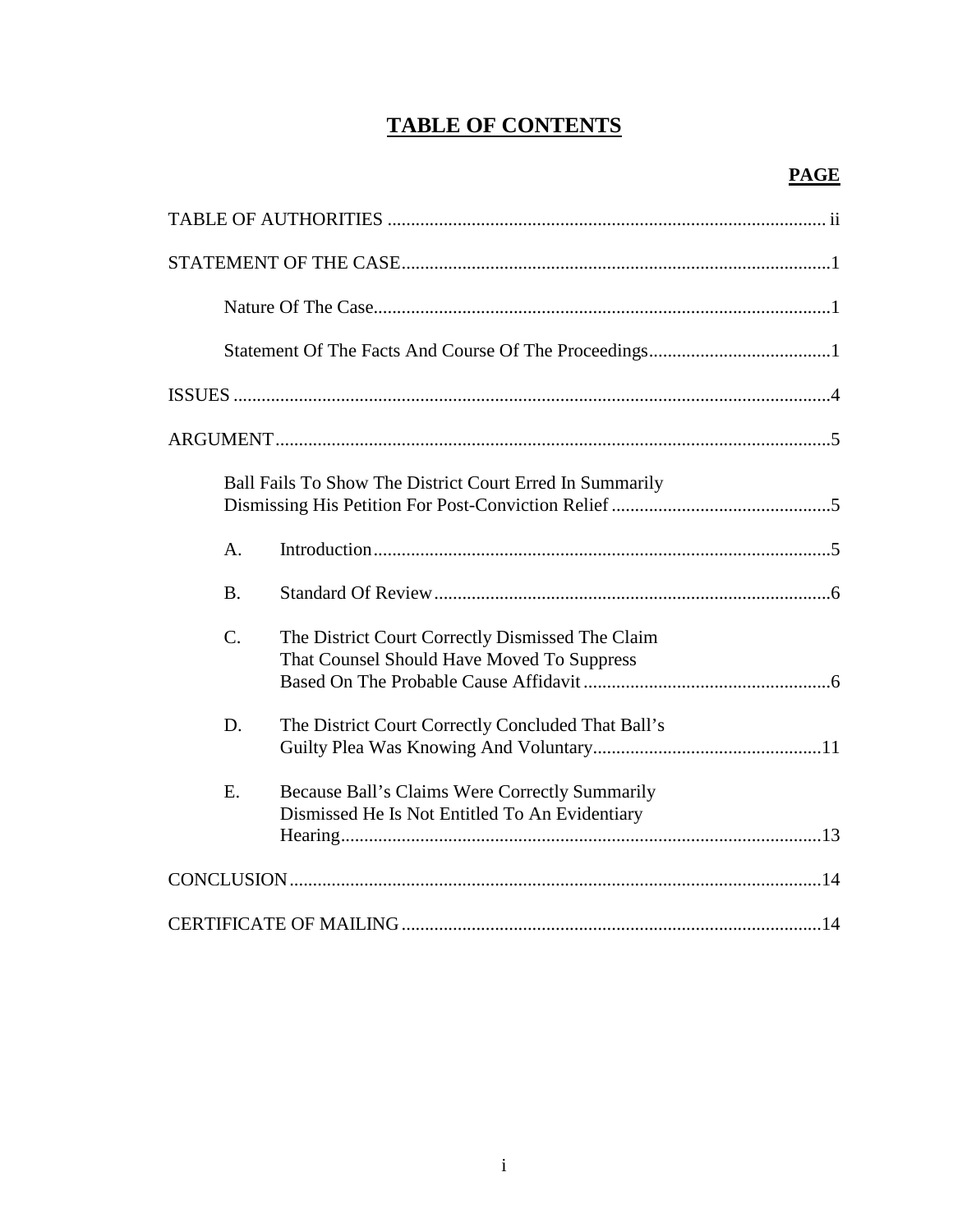# **TABLE OF AUTHORITIES**

| <b>CASES</b><br><b>PAGE</b>                                                        |
|------------------------------------------------------------------------------------|
|                                                                                    |
|                                                                                    |
|                                                                                    |
|                                                                                    |
| Patterson v. State, Dep't of Health & Welfare, 51 Idaho 310, 256 P.3d 718 (2011) 5 |
|                                                                                    |
|                                                                                    |
| State v. Ball, Docket No. 43387, 2016 Unpublished Opinion No. 310                  |
|                                                                                    |
|                                                                                    |
|                                                                                    |
|                                                                                    |
| State v. Islas, No. 45174, 2018 WL 6332537 (Idaho Ct. App. Dec. 5, 2018) 9         |
|                                                                                    |
|                                                                                    |
|                                                                                    |
|                                                                                    |

## **STATUTES**

|--|--|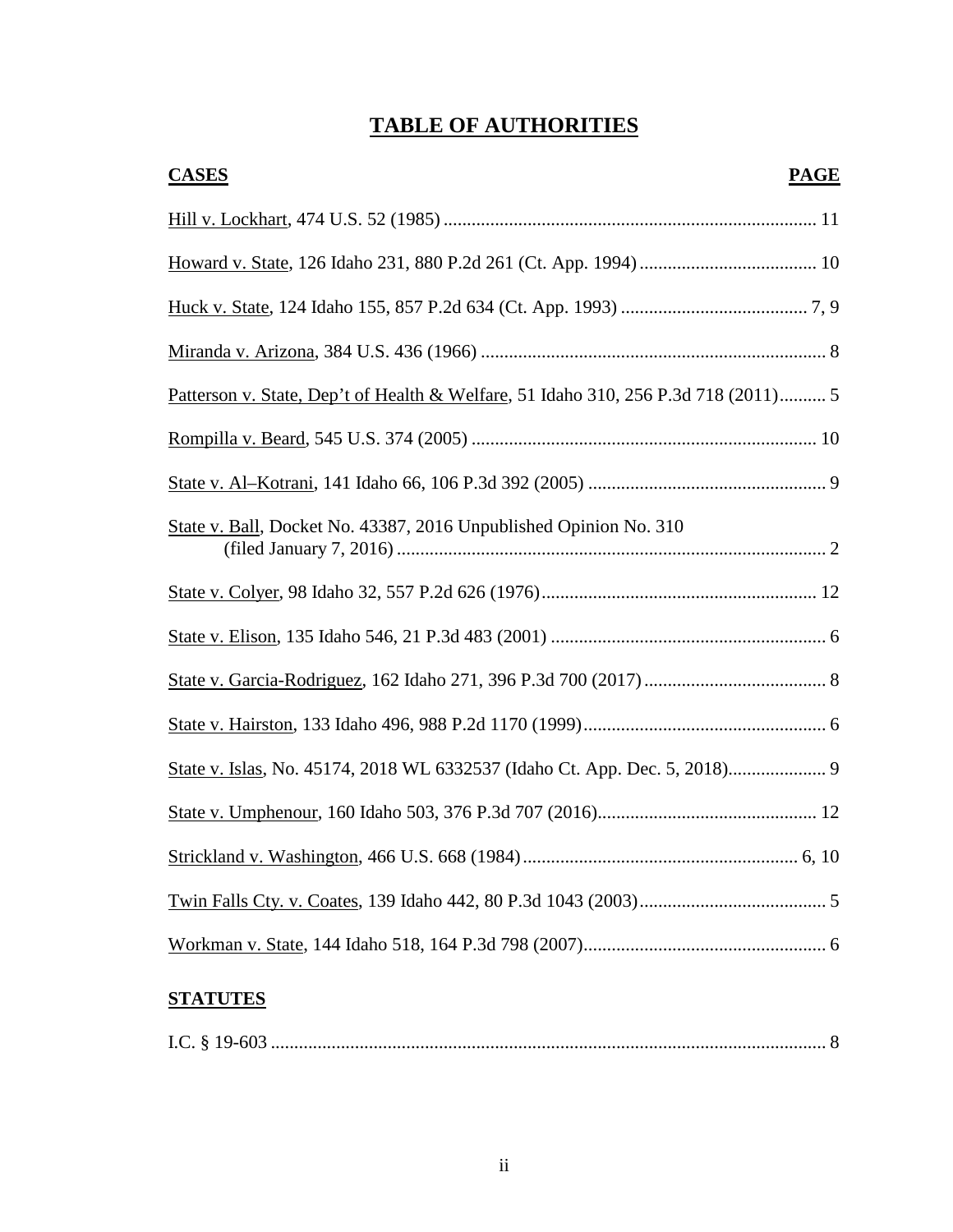## **CONSTITUTIONAL PROVISIONS**

|--|--|--|

**PAGE**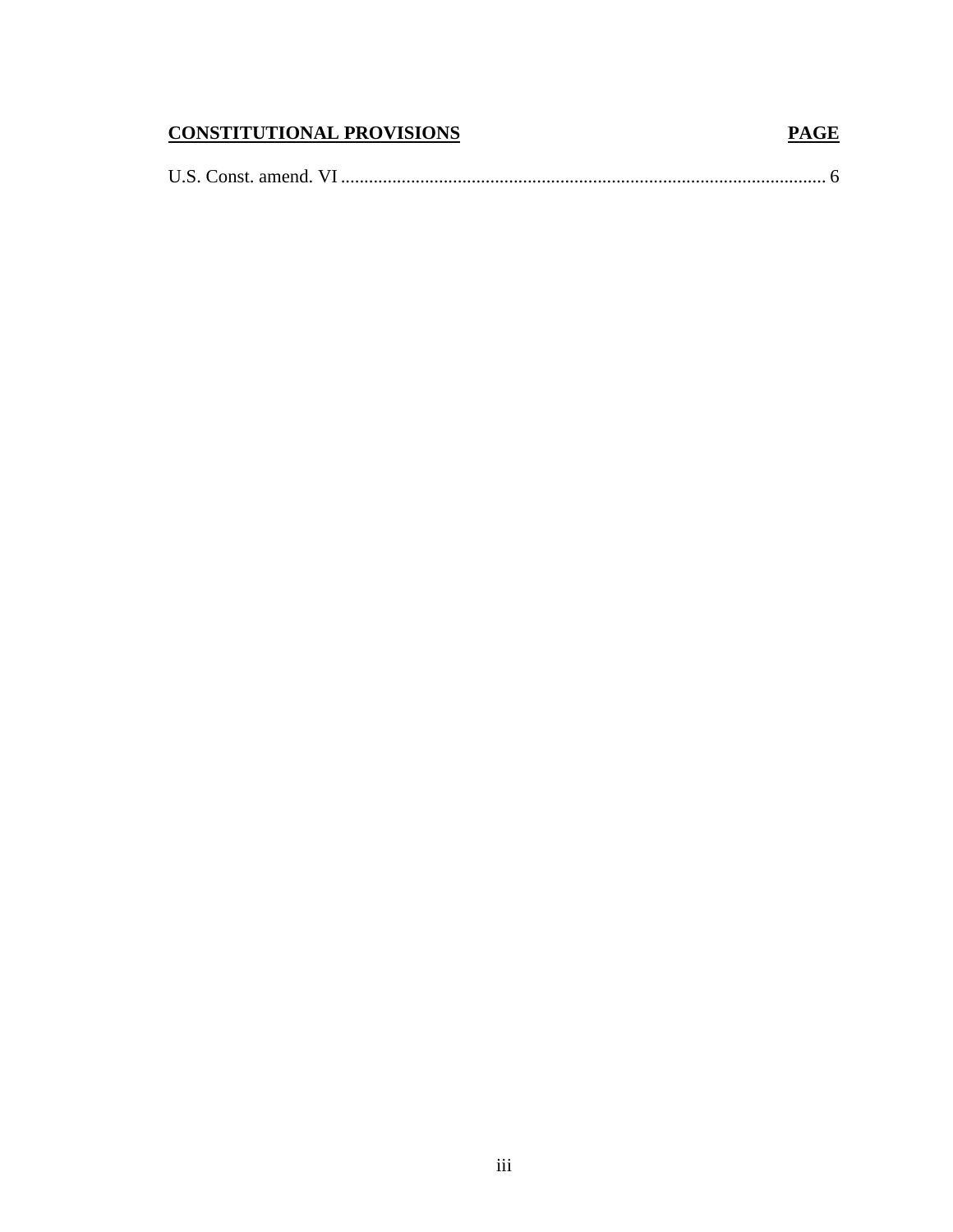#### STATEMENT OF THE CASE

#### Nature Of The Case

Gary Nicholas Ball appeals from the district court's order summarily dismissing

his petition for post-conviction relief.

#### Statement Of The Facts And Course Of The Proceedings

Ball pleaded guilty to one count of heroin trafficking in the underlying criminal

case. (R., p.115.) The facts of that case, as found by the district court, are as follows:

Petitioner Gary Nicholas Ball sold heroin to a confidential police informant on September 9, 2014, and again on October 16, 2014. On October 22, 2014, the informant learned that Ball planned to transport heroin from Salt Lake City, Utah to Boise. That same day, the informant's supervising officer discovered that Ball was staying at a hotel in Boise. Another detective observed Ball leave his hotel room, walk to a McDonald's next door, briefly speak to the occupants of a car in the parking lot, and then return to his hotel room. Approximately 40 minutes later, the detective observed Ball leave the hotel room again and return to the McDonald's. The arresting officer, who also directed the confidential informant's purchases from Ball, visually identified Ball from his driver's license photo, and arrested him for making the two prior sales to the informant.

The officer found heroin, marijuana, and an assortment of prescription drugs in Ball's pockets, and also seized a large amount of cash. Ball gave consent for the officers to search his hotel room, in which the officers found heroin, scales, packaging materials, drug paraphernalia, and a handgun.

Ball was arrested and charged with one count of trafficking heroin under Idaho Code section  $37-2732B(a)(6)(B)$ , two counts of delivery of a controlled substance under Idaho Code section 37-2732(a), and unlawful possession of a firearm under Idaho Code section 18-3316. *State v. Ball*, CR-FE-2014-15558. After Ball pled guilty to one charge of trafficking heroin, the State dismissed the remaining charges. *Id.* On June 17, 2015, this Court sentenced Ball to a fixed ten-year period of imprisonment followed by an indeterminate ten-year sentence. *Id.*

(R., pp.114-15.)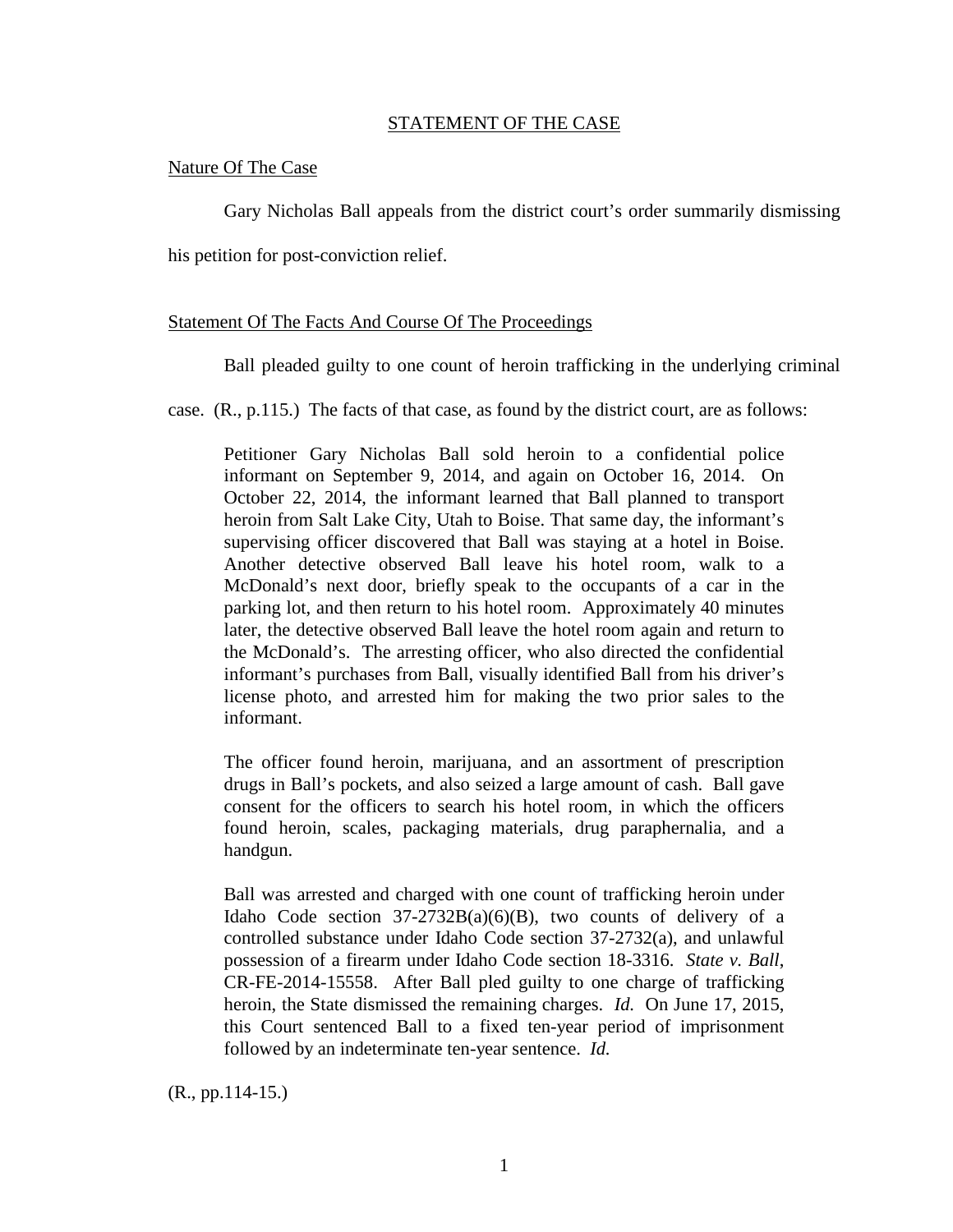Ball appealed from the judgment of conviction in the underlying criminal case. (R., p.115.) The Idaho Court of Appeals affirmed in an unpublished opinion. State v. Ball, Docket No. 43387, 2016 Unpublished Opinion No. 310 (filed January 7, 2016). Ball subsequently filed a Rule 35 motion for reconsideration of his sentence, which the district court denied. (R., p.115.)

Ball then filed his pro se<sup>[1](#page--1-0)</sup> post-conviction petition.  $(R., pp.5-23.)$  The petition alleged Ball's trial counsel and appellate counsel gave ineffective assistance of counsel in the underlying criminal case, for a variety of reasons. (R., pp.6-8, 10-11.) Regarding trial counsel, Ball alleged his attorney was ineffective for 1) failing to file a motion to suppress evidence; 2) failing to "challenge the submission of false claims in the Affidavit of Probable Cause," and failing to "show that there in fact was no probable cause"; and 3) refusing "to present an [adversarial] defense for the petitioner, file motions, [or] to proceed to trial or do anything except demand the petitioner plead guilty." (R., p.7.) As for appellate counsel, Ball claimed his attorney "failed to present a factual account on appeal," "[f]ailed to present a Fourth Amendment claim via ineffective assistance of counsel," and "[f]ailed to raise any issues that the petitioner asked [for], other than [the] sentencing claim." (R., p.7.)

The state filed an answer (R., pp.53-55) and a motion for summary dismissal with supporting exhibits (R., pp.56-100), alleging the claims in the petition were waived due to

<sup>&</sup>lt;sup>1</sup> The district court eventually appointed post-conviction counsel, who initially moved for an enlargement of time "to file an amended petition or additional motions." (R., p.47.) However, Ball's counsel ultimately notified the court that he intended "to proceed on the original pro se petition" because after investigation he was "unable to file any amended pleading."  $(R., p.51.)$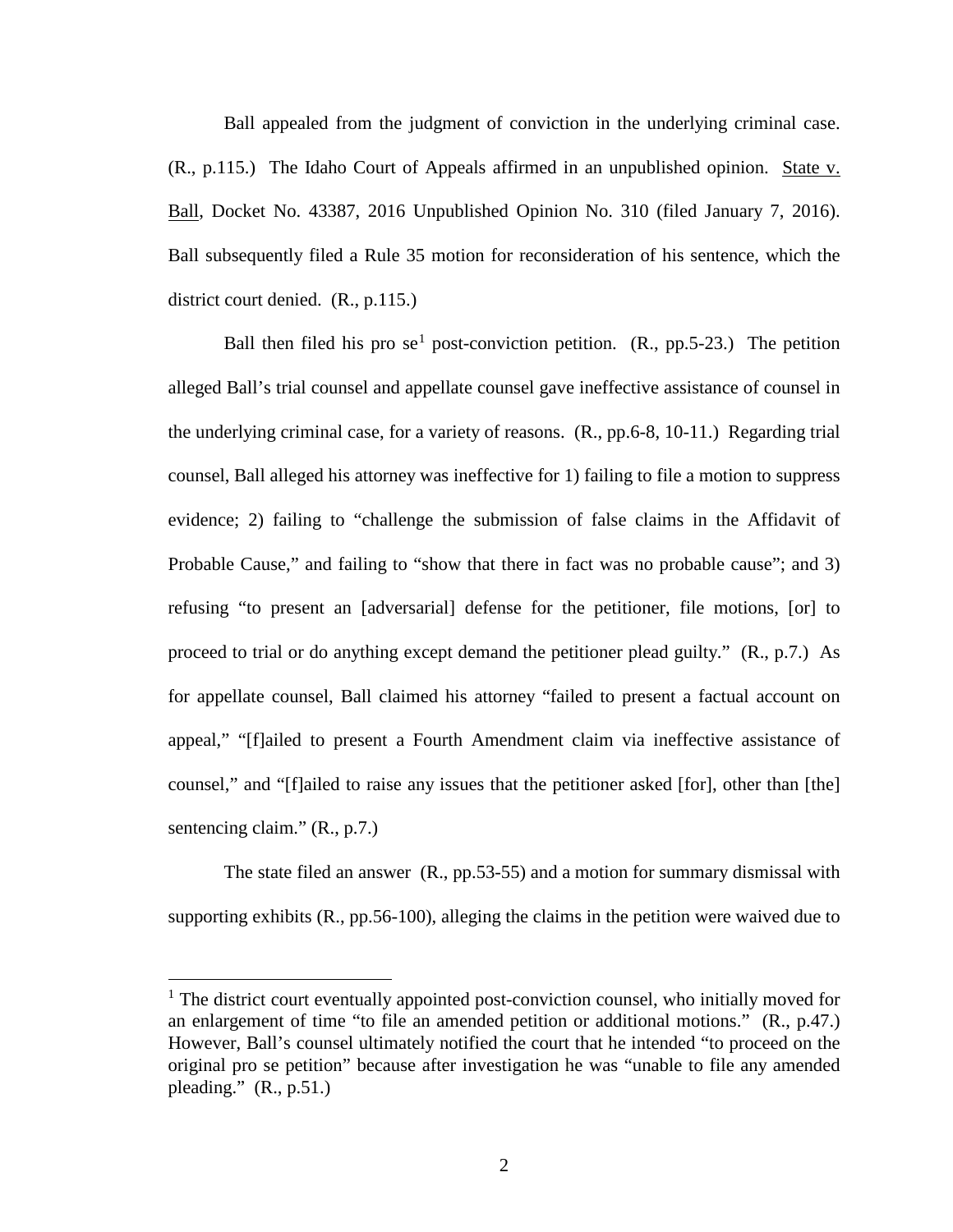Ball's "voluntary and intelligent" guilty plea (R., pp.62-67); were "contrary to the record" (R., p.67); failed to show deficient performance (R., p.68); and were "bare and conclusory" (R., p.69), among other things.

The district court held a hearing on the state's motion. (9/19/17 Tr.) Ball, who was now represented by counsel, reiterated his claims that trial counsel and appellate counsel gave ineffective assistance for the reasons found in his petition. (9/19/17 Tr., p.8, L.6 – p.15, L.6.) However, Ball's counsel<sup>[2](#page--1-1)</sup> also conceded that, regarding the claim about the probable cause affidavit, the prosecutor was "correct that the law does not require that an [offense] be committed in the officer's presence." (9/19/17 Tr., p.19, Ls. 9-12.)

The district court granted the state's motion and summarily dismissed Ball's petition. (R., pp. 114-25.) Ball timely appealed from the judgment of dismissal. (R., pp.126-49, 154-60.)

 $2$  The transcript denotes that it is the prosecutor speaking here but this is a clear typographical error. (See 9/19/17 Tr., p.13, L.18; p.15, L.9; p.18, L.8.) The misnamed speaker is undoubtedly defense counsel, insofar as he responds to "Mr. Ellsworth" (the name of Ball's attorney in the criminal case), refers to the prosecutor in the third person, and explains and defends Ball's argument.  $(9/19/17 \text{ Tr.}, \text{ p.18}, \text{ L.7} - \text{ p.19}, \text{ L.16.})$ Moreover, the district court's written findings affirm that it was Ball's own counsel who "conceded at the hearing that under Idaho law, an officer need not be 'present' at the commission of a crime for an officer to arrest a person for a felony." (R., pp.119-120.)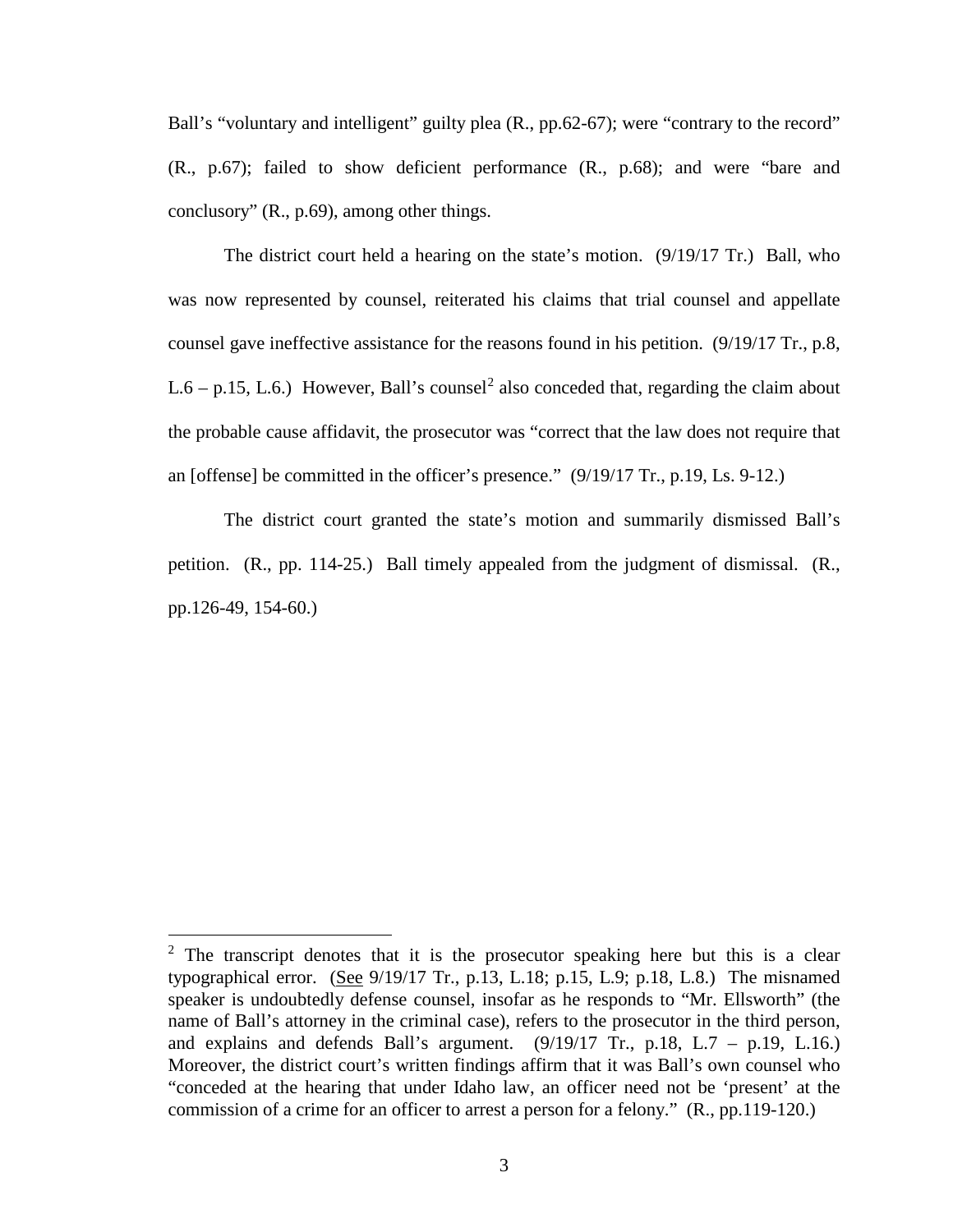#### **ISSUES**

Ball states the issues on appeal as:

- A. The District Court erred in granting summary dismissal of Mr. Ball's claims of Ineffective Assistance of Counsel cited in his Petition for Post-Conviction Relief.
- B. The District Court abused its discretion in failing to grant an evidentiary hearing on the claims cited in Mr. Ball's Petition for Post-Conviction Relief.

(Appellant's brief, p.1.)

The state rephrases the issue as:

Has Ball failed to show the district court erred in summarily dismissing his petition for post-conviction relief?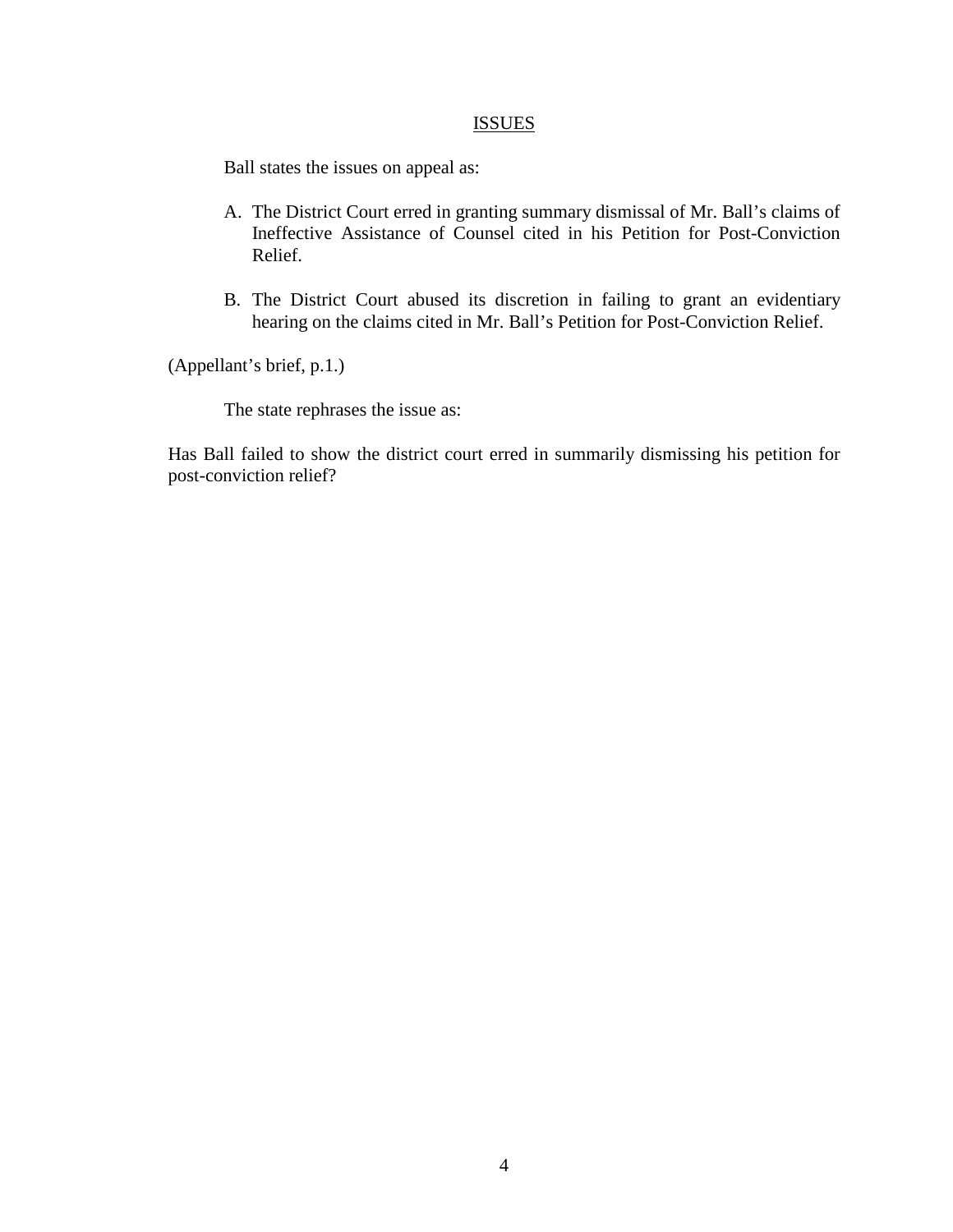#### ARGUMENT

## Ball Fails To Show The District Court Erred In Summarily Dismissing His Petition For Post-Conviction Relief

#### A. Introduction

 $\overline{a}$ 

Ball argues on appeal that the district court erred when it summarily dismissed his claims of ineffective assistance of trial counsel.<sup>[3](#page--1-2)</sup> He argues that trial counsel gave ineffective assistance for two essential reasons: by failing to file or otherwise investigate a motion to suppress based on a purportedly deficient probable cause affidavit; and by allegedly "pressur[ing] and coerc[ing] Mr. Ball into accepting the state's unfavorable plea deal."[4](#page--1-3) (Appellant's brief, pp.3-13.) Ball also argues, as a separate issue, that the district court "abused its discretion in failing to grant an evidentiary hearing." (Appellant's brief, pp.1, 14.)

These arguments fail. The district court correctly concluded that the ineffective assistance claims should be summarily dismissed, as explained below. Ball was

<sup>&</sup>lt;sup>3</sup> On appeal Ball has abandoned his claims that appellate counsel gave ineffective assistance of counsel. He does not claim in his opening brief that appellate counsel's performance was deficient or prejudicial. (See generally Appellant's brief.) Because parties must "identify legal issues and provide authorities supporting the arguments in the opening brief" to be considered by this Court, Patterson v. State, Dep't of Health & Welfare, 151 Idaho 310, 321, 256 P.3d 718, 729 (2011), and because pro se litigants "are held to the same standards and rules as those represented by an attorney," Twin Falls Cty. v. Coates, 139 Idaho 442, 445, 80 P.3d 1043, 1046 (2003), any claims against appellate counsel have been waived. Alternatively, those claims fail on the merits as set forth in the district court's summary dismissal order (R., pp.121-22), which the state incorporates herein, should this Court reach those merits.

<sup>&</sup>lt;sup>4</sup> To the extent Ball raised additional claims against trial counsel below, that have not been raised on appeal, those claims have been waived. Alternatively, should this Court reach the merits of any unpreserved claims, they fail for the reasons articulated in the district court's summary dismissal order, which the state incorporates herein. (R., pp.114-25.)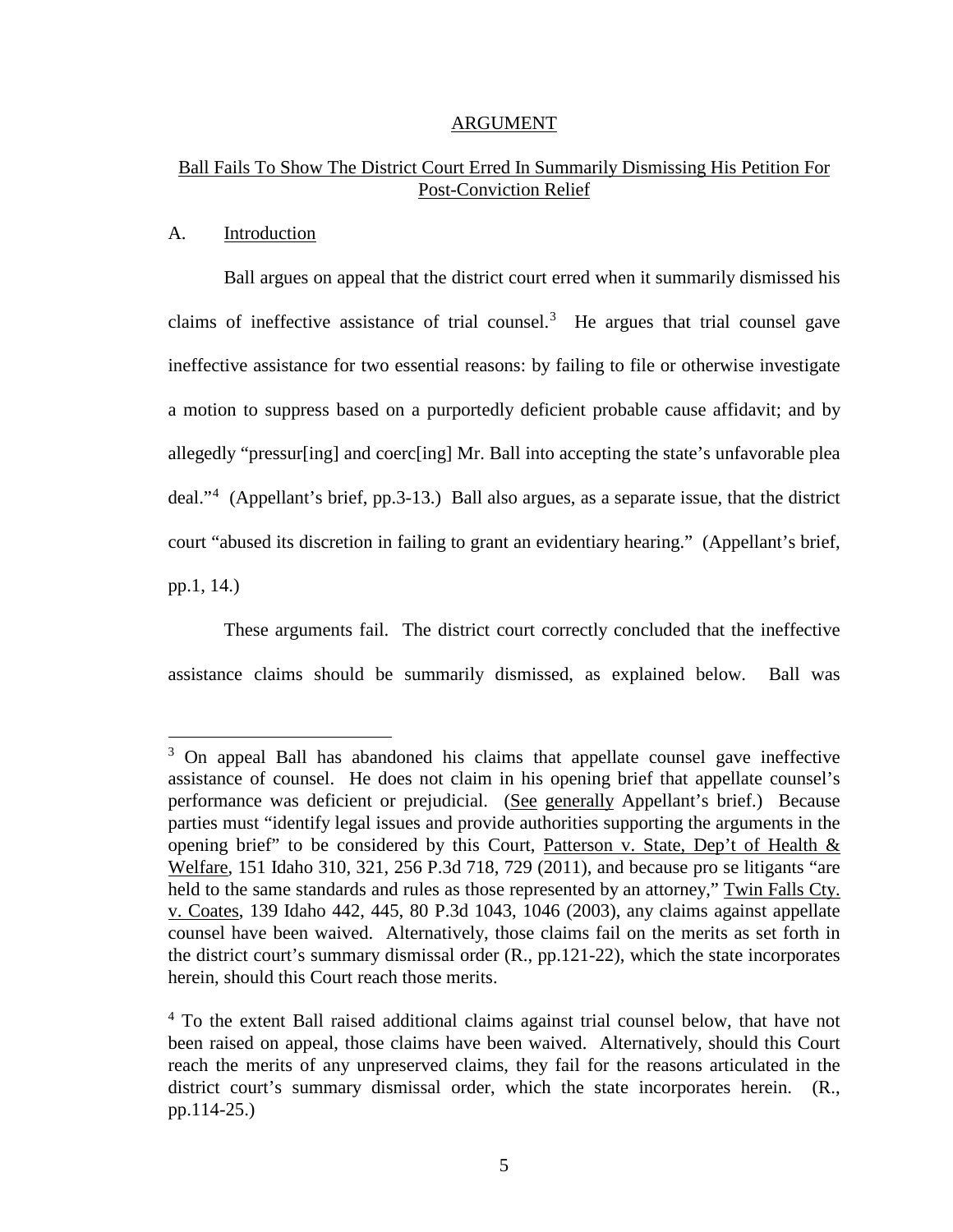accordingly not entitled to a hearing on the merits, much less to relief on his claims. At any rate Ball fails to show any error on appeal.

#### B. Standard Of Review

Summary dismissal is appropriate where the petitioner's evidence raises no genuine issue of material fact. Workman v. State, 144 Idaho 518, 522, 164 P.3d 798, 802 (2007). On review of a summary dismissal of a post-conviction petition, "this Court will determine whether a genuine issue of fact exists based on the pleadings, depositions and admissions together with any affidavits on file and will liberally construe the facts and reasonable inferences in favor of the non-moving party." Id. at 523, 164 P.3d at 803.

## C. The District Court Correctly Dismissed The Claim That Counsel Should Have Moved To Suppress Based On The Probable Cause Affidavit

A criminal defendant has a constitutional right to counsel and to counsel's "reasonably effective assistance." U.S. Const. amend. VI; Strickland v. Washington, 466 U.S. 668, 687 (1984). To prove that counsel was ineffective, a defendant must satisfy a two-prong test and show both that 1) "counsel's representation fell below an objective standard of reasonableness," and 2) "there is a reasonable probability that, but for counsel's unprofessional errors, the result of the proceeding would have been different." Strickland, 466 U.S. at 687-96; State v. Elison, 135 Idaho 546, 551, 21 P.3d 483, 488 (2001).

When a defendant claims counsel was deficient for "failure to file or pursue certain motions, a conclusion that the motion, if pursued, would not have been granted, is generally determinative of both prongs of the *Strickland* test." State v. Hairston, 133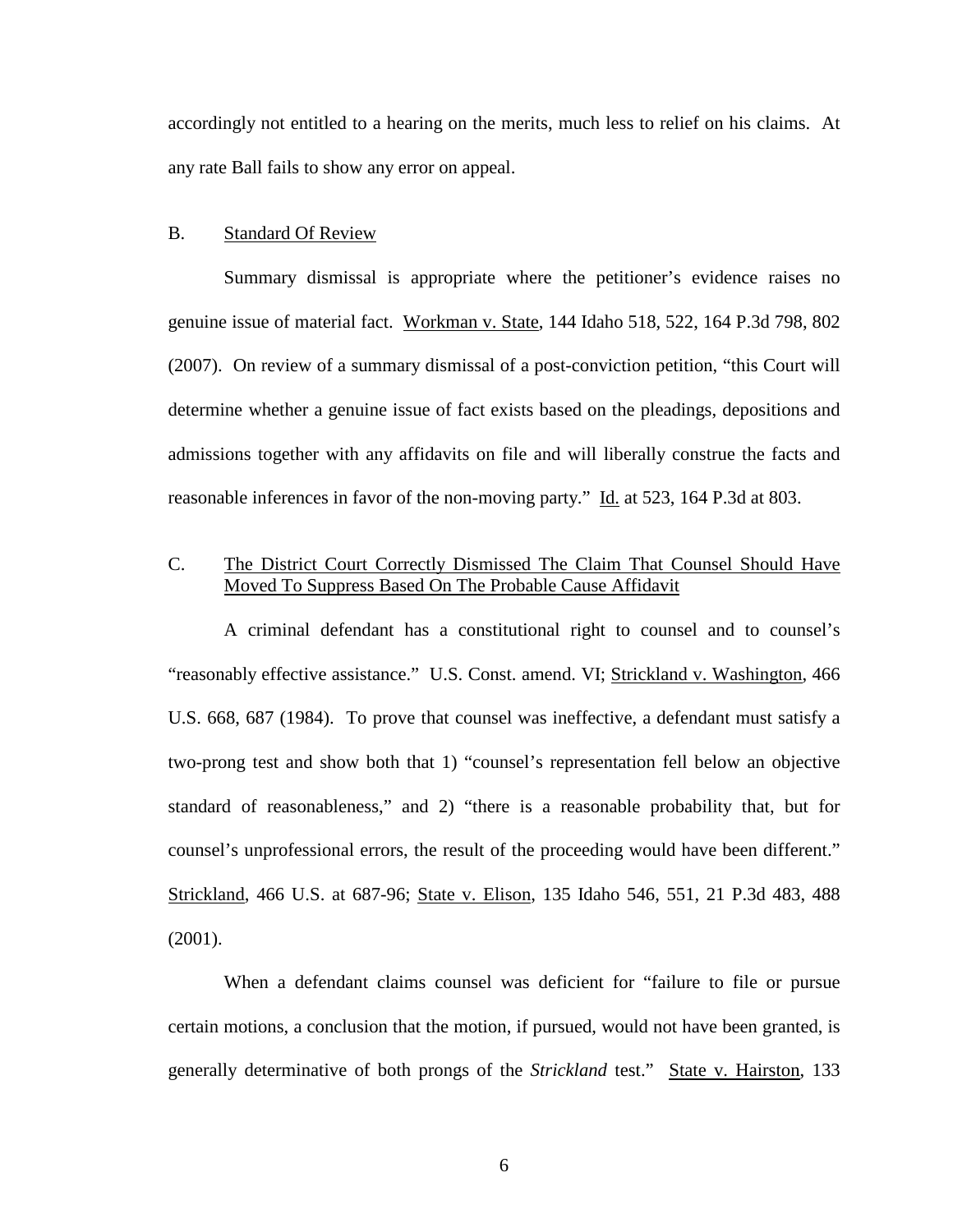Idaho 496, 512, 988 P.2d 1170, 1186 (1999). If such a motion would have been meritless and denied, "counsel ordinarily would not be deficient for failing to pursue it, and, concomitantly, the petitioner could not have been prejudiced" by counsel not pursuing it. See Huck v. State, 124 Idaho 155, 158-59, 857 P.2d 634, 637-38 (Ct. App. 1993).

Trial counsel did not give ineffective assistance by not filing a motion to suppress—because any such motion would have been denied. Ball's premise below was that his arrest was illegal "because the [arresting] officer's affidavit 'clearly states that there was no controlled buy of any narcotics on the day in question.''" (R., p.119 (quoting R., p.10).) Ball argued in his petition that, consequently, "[t]here was no crime committed in the officer's presence to give him probable cause." (R., p.10.)

The district court denied this claim for a variety of reasons:

The officer's affidavit does not state that Ball committed a crime in his presence on the date of his arrest. Rather, the officer wrote that a confidential informant, acting under his direction, purchased heroin from Ball twice in the preceding two months, and that the officer personally supervised the informant and participated in NIK testing the heroin after the transactions. On October 22, 2014, the confidential informant learned that Ball planned to transport heroin from Salt Lake City to Boise. The arresting officer discovered that Ball was renting a hotel room, and another officer confirmed Ball's presence there. Approximately 40 minutes later, the arresting officer visually identified Ball from his driver's license photo and arrested him "for the two charges of delivery of heroin." *Thus, the officer's affidavit is clear that probable cause was not based on any sale that occurred on October 22, 2014, but on the two sales made to the confidential informant, working under the arresting officer's discretion.*  Accordingly, the record does not support [Ball's] claim that the arresting officer falsely stated that a crime occurred in his presence on October 22, 2014. Further, *counsel for [Ball] conceded at the hearing that under Idaho law, an officer need not be "present" at the commission of a crime for an officer to arrest a person for a felony.*

(R., pp.119-20 (emphasis added).)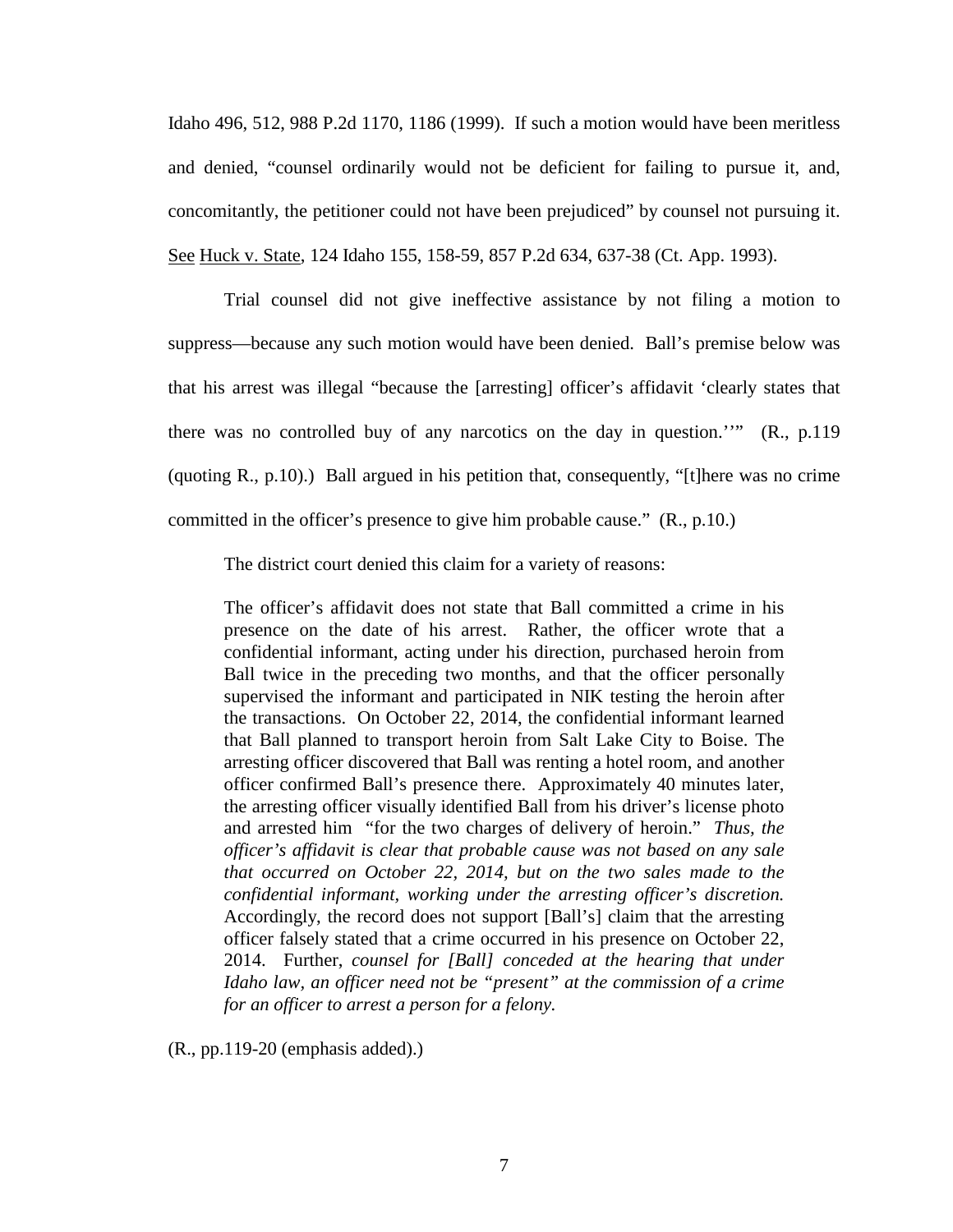The district court therefore correctly concluded that "the officer's reliance on the actions and reporting of the informant he had directed could support a probable cause finding that a felony had been committed by Ball." (R., p.120.) And as a result, trial counsel's "decision not to file a motion to suppress" was an "exercise[] of reasonable professional judgment and within the range of professionally competent assistance." (R., pp.121-22.)

On appeal Ball fails to show any error. He reiterates his claim that "[t]he detective [did] not articulate any probable cause tied to the evening of the arrest," and "did not [delineate] any probable cause separate and distinct from the probable cause relating to the events on September 9 and October 16."<sup>[5](#page--1-4)</sup> (Appellant's brief, p.6.) This argument fails because, as the district court correctly perceived, an officer need not be present at the commission of a crime to effect a felony arrest based on probable cause. I.C. § 19-603 (making clear that "[a] peace officer may make an arrest in obedience to a warrant delivered to him, or may, without a warrant, arrest a person ... [w]hen a person arrested has committed a felony, *although not in his presence*") (emphasis added).

Moreover, Ball's argument that there needs to be an "adequate independent basis" tying the arrest to criminal activity that occurred on "the evening of the arrest" runs

<sup>&</sup>lt;sup>5</sup> Ball also mentions the exclusionary rule, the search incident to the arrest, and Miranda v. Arizona, 384 U.S. 436 (1966), the latter of which he now alleges is at the "heart of this argument." (Appellant's brief, pp.8-9.) But even assuming these issues are relevant, it appears neither party raised them below—much less did the district court rule on them. (See generally R.; see also 9/19/17 Tr.) They are therefore not preserved, even assuming they have any relevance to this appeal. State v. Garcia-Rodriguez, 162 Idaho 271, 275, 396 P.3d 700, 704 (2017) ("Issues not raised below will not be considered by this court on appeal, and the parties will be held to the theory upon which the case was presented to the lower court.").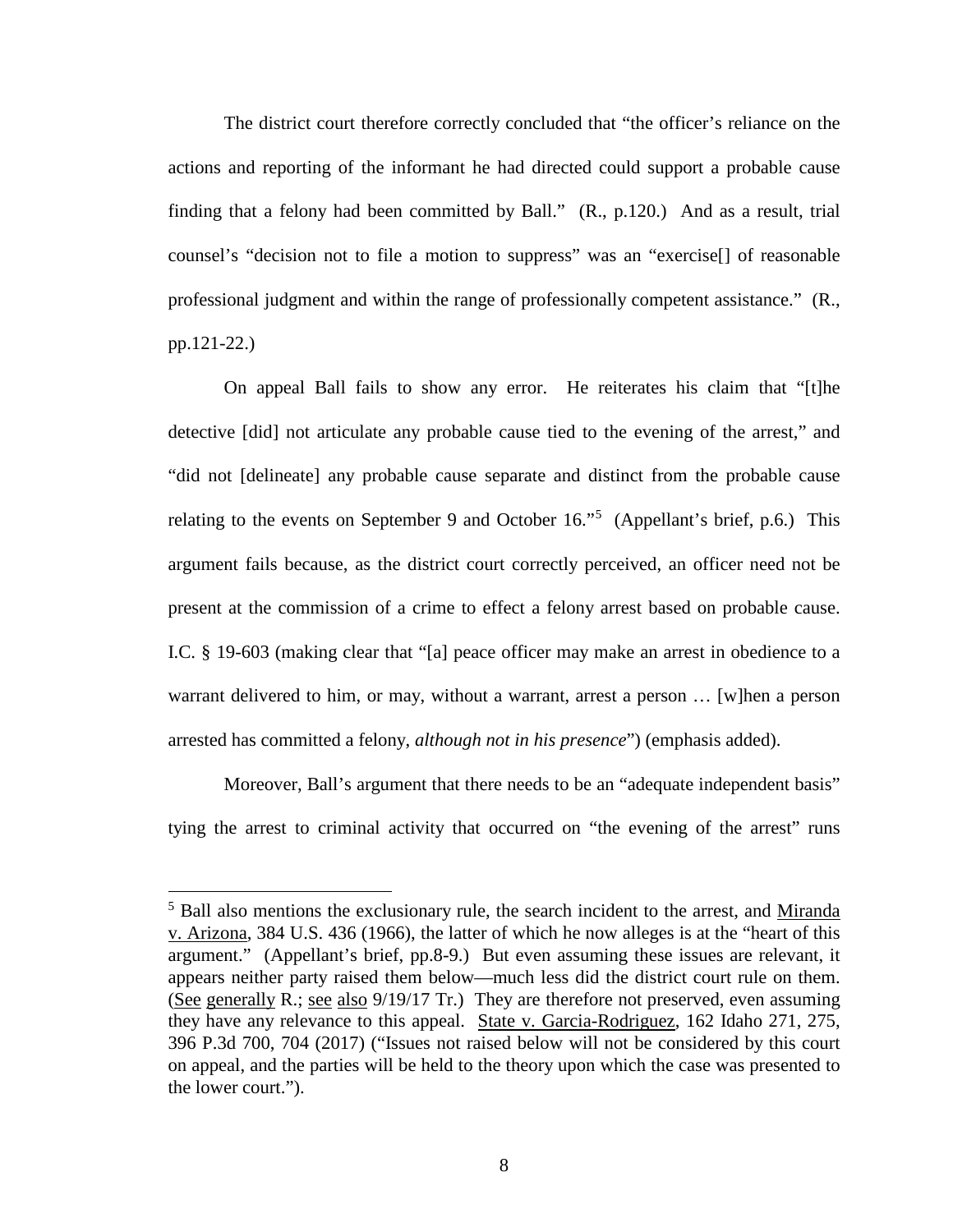counter to his concession to the opposite below. Below, Ball's counsel sensibly conceded the correct law: that "[t]he law does not require than an [offense] be committed in an officer's presence for him to conduct an arrest for a felony." (9/19/17 Tr., p.18, Ls.14- 16.) Applying that concession to these facts, it would have been entirely proper for the officer to arrest Ball based on the *prior* buys, which is exactly what the district court concluded: "that probable cause *was not based on any sale that occurred on October 22, 2014, but on the two sales*" made in the two months prior. (R., p.119 (emphasis added).) On appeal parties are "bound by the legal concessions [they] made in the district court," State v. Islas, No. 45174, 2018 WL 6332537, at \*9 (Idaho Ct. App. Dec. 5, 2018), which means that Ball's "adequate independent basis" theory—both legally wrong and directly contrary to his prior concession—cannot survive.

Furthermore, as the state argued in its briefing below, Ball pleaded guilty to the trafficking charge. (R., p.62.) This "waive[d] all non-jurisdictional defects and defenses, whether constitutional or statutory, in prior proceedings." State v. Al–Kotrani, 141 Idaho 66, 69, 106 P.3d 392, 395 (2005). The guilty-plea waiver foreclosed a challenge to the probable cause affidavit, which only heightens the strong presumption that trial counsel's choices were within the wide range of reasonable professional assistance. In sum, because any suppression motion would have inevitably failed, and because Ball pleaded guilty to the charge, waiving his non-jurisdictional defenses, it was not deficient performance for trial counsel not to pursue such a motion. See Huck, 124 Idaho at 158- 59, 857 P.2d at 637-38.

Ball argues on appeal that "[t]he State, in its request for summary dismissal, submitted no evidence in support of their position," such as sworn testimony from trial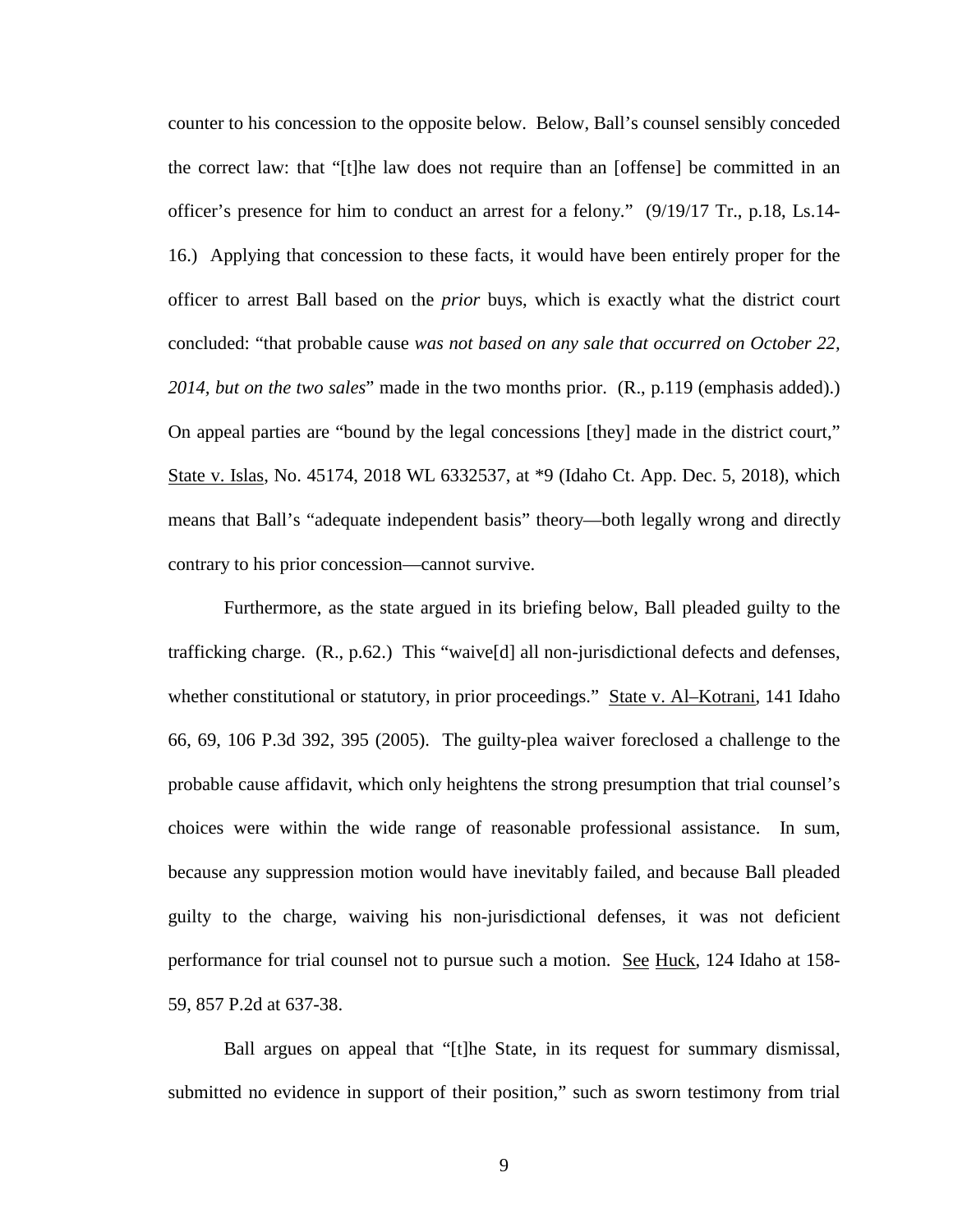counsel regarding her "legal strategy," or an affidavit "indicating that [trial counsel] researched Petitioner's claims supporting a motion to suppress and found it unsupportable." (Appellant's brief, p.13.) But this erroneously inverts the legal standard, which requires the *petitioner* show that "counsel's representation fell *below* an objective standard of reasonableness"—it does not require the *state* to show that counsel performed *above* the standard. See Strickland, 466 U.S. at 687-96.

And this attempt to shift the burdens leaves out all the operative presumptions. For starters, a court's "scrutiny of counsel's performance must be highly deferential" on review; therefore, a reviewing court "must indulge a strong presumption that counsel's conduct falls within the wide range of reasonable professional assistance." Strickland, 466 U.S. at 689. Accordingly, counsel's tactical and strategic decisions "will not be second-guessed on appeal unless those decisions are based on inadequate preparation, ignorance of relevant law or other shortcomings capable of objective evaluation." Howard v. State, 126 Idaho 231, 233, 880 P.2d 261, 263 (Ct. App. 1994).

Moreover, "[i]n any ineffectiveness case, a particular decision not to investigate must be directly assessed for reasonableness in all the circumstances, applying a heavy measure of deference to counsel's judgments." Strickland, 466 U.S. at 691. Appellate courts defer to counsel's judgment because counsel only "has a duty to make reasonable investigations or to make a reasonable decision that makes particular investigations unnecessary." Id. In other words, "the duty to investigate does not force defense lawyers to scour the globe on the off chance something will turn up; reasonably diligent counsel may draw a line when they have good reason to think further investigation would be a waste." Rompilla v. Beard, 545 U.S. 374, 383 (2005). In light of these standards—and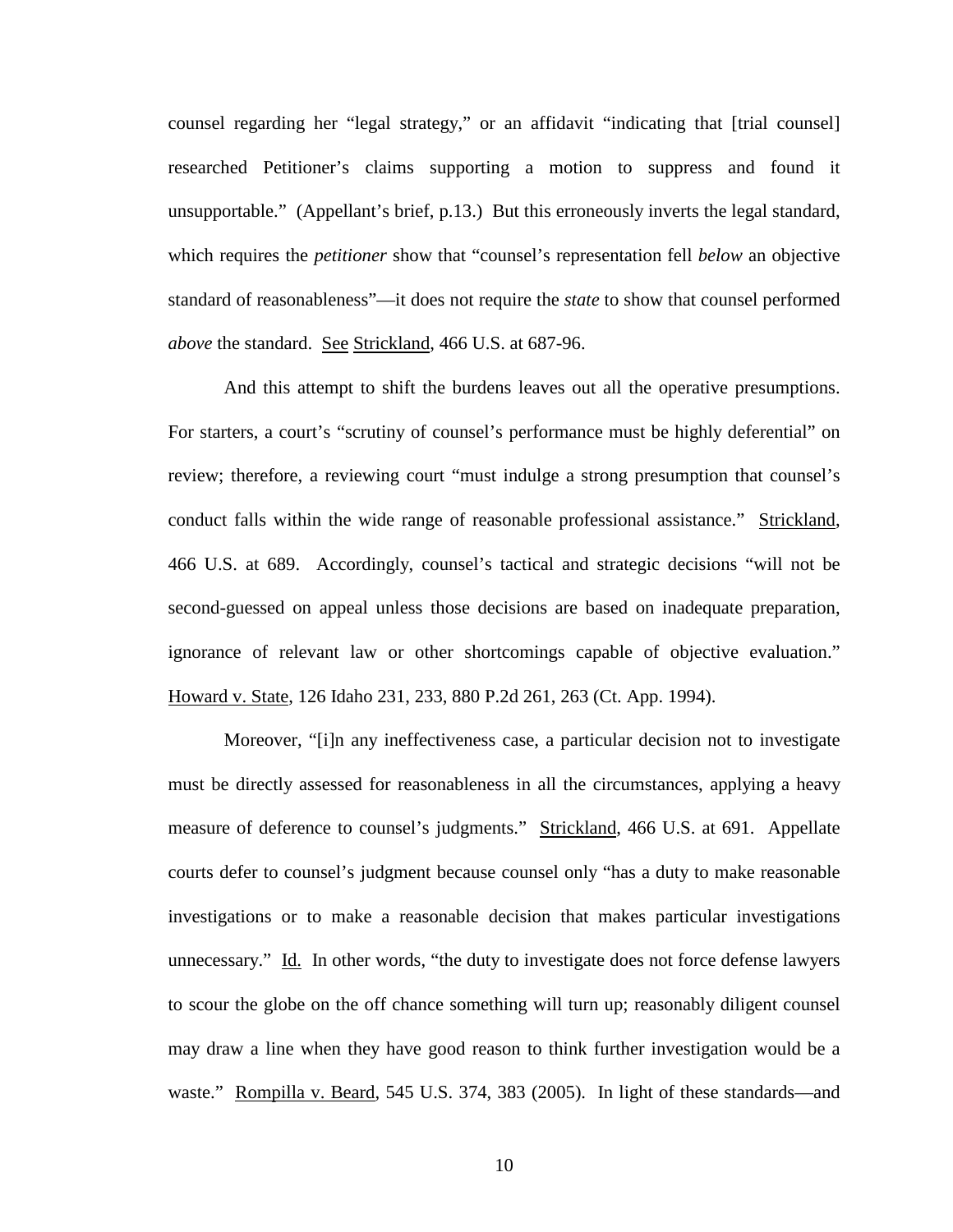the futility of filing a suppression motion—Ball falls far short of overcoming the presumption that his counsel acted reasonably.

Finally, even if Ball has managed to raise a question of material fact regarding deficient performance, he fails to show prejudice. The district court correctly noted that "[a] petitioner who has pled guilty and alleges that his counsel provided ineffective assistance 'must show that there is a reasonable probability that, but for counsel's errors, he would not have pleaded guilty and would have insisted on going to trial.'" (R., p.122 (quoting Hill v. Lockhart, 474 U.S. 52, 59 (1985).) Ball only made conclusory statements regarding prejudice below, which the district court rejected. (R., pp.122-124.) Ball renews his conclusory arguments on appeal (Appellant's brief, pp.10-11), but he fails to point to any facts showing that "but for counsel's errors, he would not have pleaded guilty and would have insisted on going to trial." Hill, 474 U.S. at 59. Because Ball fails to show it was deficient performance for counsel not to file a futile motion to suppress, and in any event fails to show prejudice, he fails to show any error on appeal.

## D. The District Court Correctly Concluded That Ball's Guilty Plea Was Knowing And Voluntary

Ball contends that "[i]nstead of protecting her client's rights, [trial counsel] pressured and coerced [him] into accepting the State's unfavorable plea deal." (Appellant's brief, p.12.) Ball alleges he "was deprived of effective assistance of counsel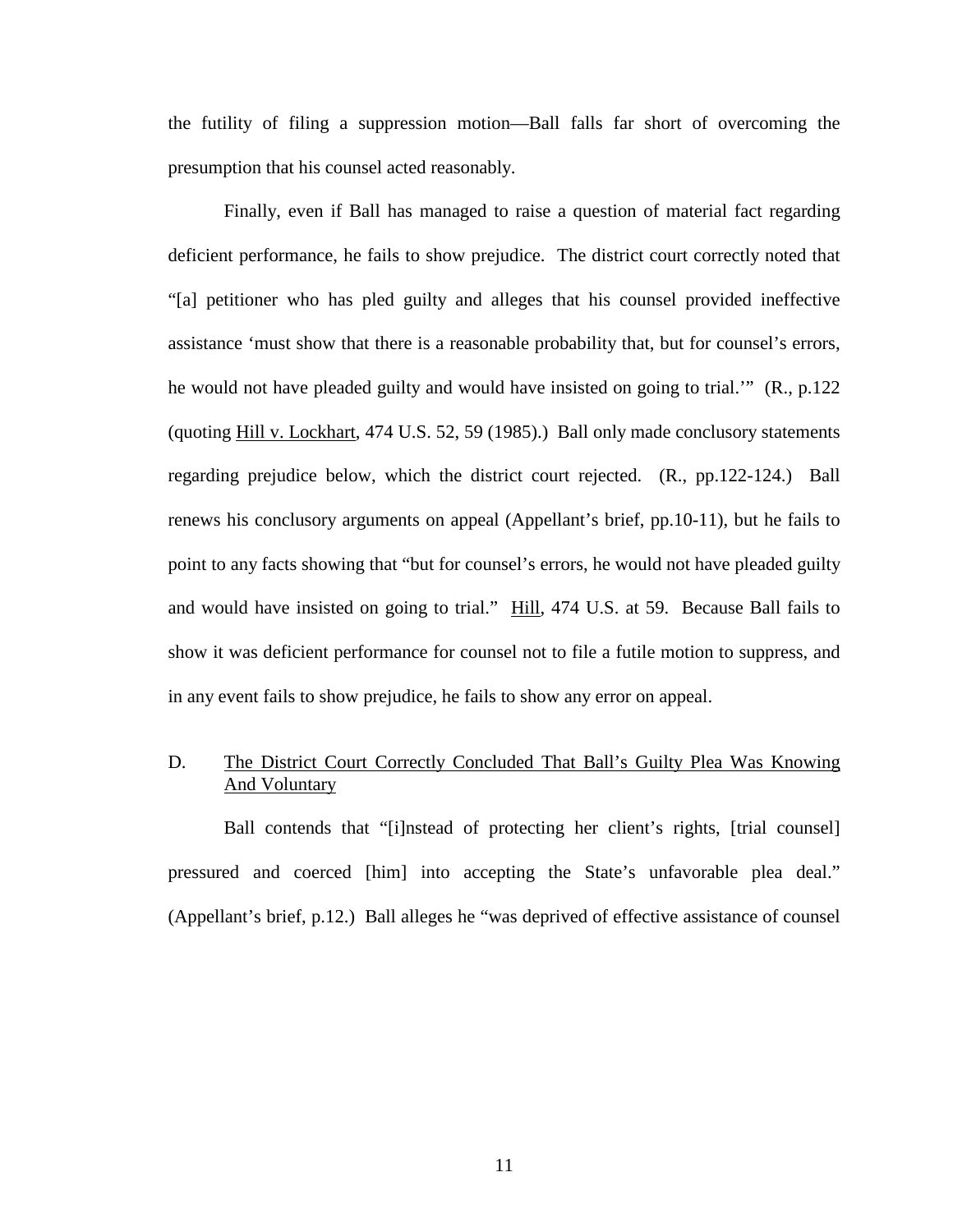because [his] plea was based on incompetent advice and coercive pressure from his attorney."<sup>[6](#page--1-5)</sup> (See Appellant's brief, pp.11-13 (capitalization altered).)

This claim fails because Ball's guilty plea was plainly knowing and voluntary. "Whether a plea is voluntary and understood entails inquiry into three areas: (1) whether the defendant's plea was voluntary in the sense that he understood the nature of the charges and was not coerced; (2) whether the defendant knowingly and intelligently waived his rights to a jury trial, to confront his accusers, and to refrain from incriminating himself; and (3) whether the defendant understood the consequences of pleading guilty." State v. Umphenour, 160 Idaho 503, 507, 376 P.3d 707, 711 (2016) (quoting State v. Colyer, 98 Idaho 32, 34, 557 P.2d 626, 628 (1976)).

 The district court concluded that Ball "made no allegation that his guilty plea was involuntary or based upon incompetent advice provided by his attorney." (R., p.123.) To the contrary, the record revealed that,

…based on Ball's answers on the Guilty Plea Advisory Form and during the plea hearing with the Court, Petitioner was not forced to enter a plea of guilty. On the Guilty Plea Advisory Form, Petitioner answered that he freely and voluntarily entered his plea, he knew no one could "force" him to enter a plea, and there was nothing he had requested his attorney to do that had not been done. Judge Hansen also made a finding that the plea was freely and voluntarily entered after placing Ball under oath and having him answer questions regarding his plea.

(R., p.123.) Based on all of this the district court found that "the record supports that the entry of a guilty plea was knowing[ly], voluntar[ily] and intelligently made by Ball." (R.,

p.123.)

 $6$  This claim is alleged as an ineffective assistance claim (Appellant's brief, pp.11-13); however, it would also fail if construed as a direct attack on Ball's plea, for the reasons set forth below.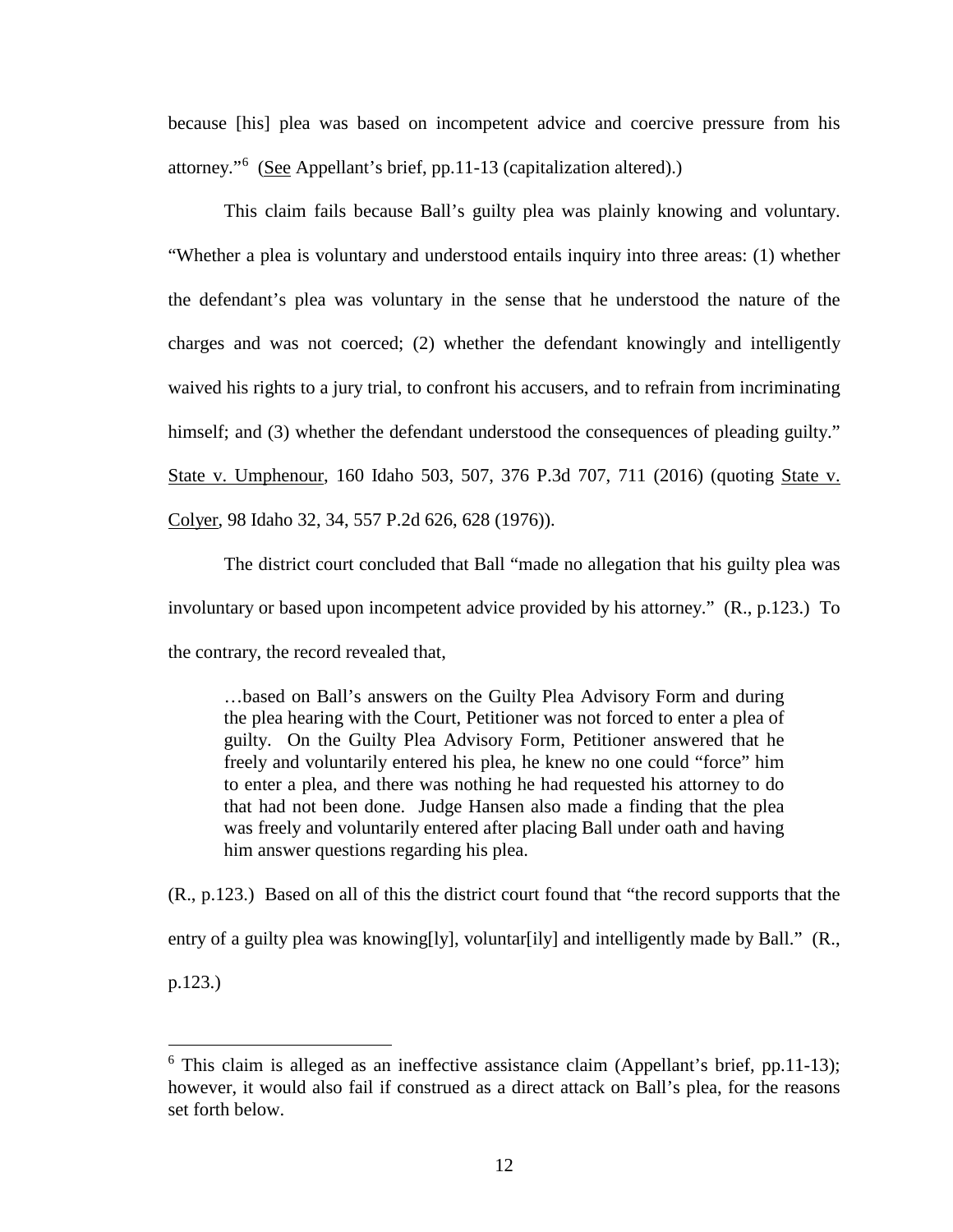A review of Ball's guilty plea colloquy shows the district court's perceptions were entirely correct. The trial court was exacting and thorough in determining Ball's state of mind and knowledge of the proceedings. (See R., pp.79-81.) The guilty plea advisory form, as well as Ball's own statements at the hearing, showed he understood what was taking place, and that he was knowingly, intelligently, and voluntarily pleading guilty. (R., pp.74-93.) Ball—an adult with a college degree—indicated that his attorney "answered any questions to [his] satisfaction"; he had no "trouble understanding the proceedings"; he and counsel had "plenty of time" to visit; and he "admit[ted] the truth of" the trafficking charge. (R., pp.79-80.) Ball made no noises whatsoever that he had reservations about pleading guilty—much less that he was being "pressured" or "coerced" to do so, as he now belatedly claims. (See R., pp.78-81.) Because Ball's plea was selfevidently knowing, intelligent, and voluntary, his post-hoc challenge to his plea—whether construed as a direct challenge to the plea or an attack on his attorney's performance fails. Ball therefore fails to show the district court erred.

## E. Because Ball's Claims Were Correctly Summarily Dismissed He Is Not Entitled To An Evidentiary Hearing

Ball claims the second issue on appeal is whether "[t]he District Court abused its discretion in failing to grant an evidentiary hearing on the claims cited" in his petition. (Appellant's brief, p.1.) But Ball has failed to allege a claim that could even survive summary dismissal—so he necessarily fails to show that he was entitled to an evidentiary hearing. Because the district court correctly dismissed Ball's claims it correctly declined to hold a hearing.